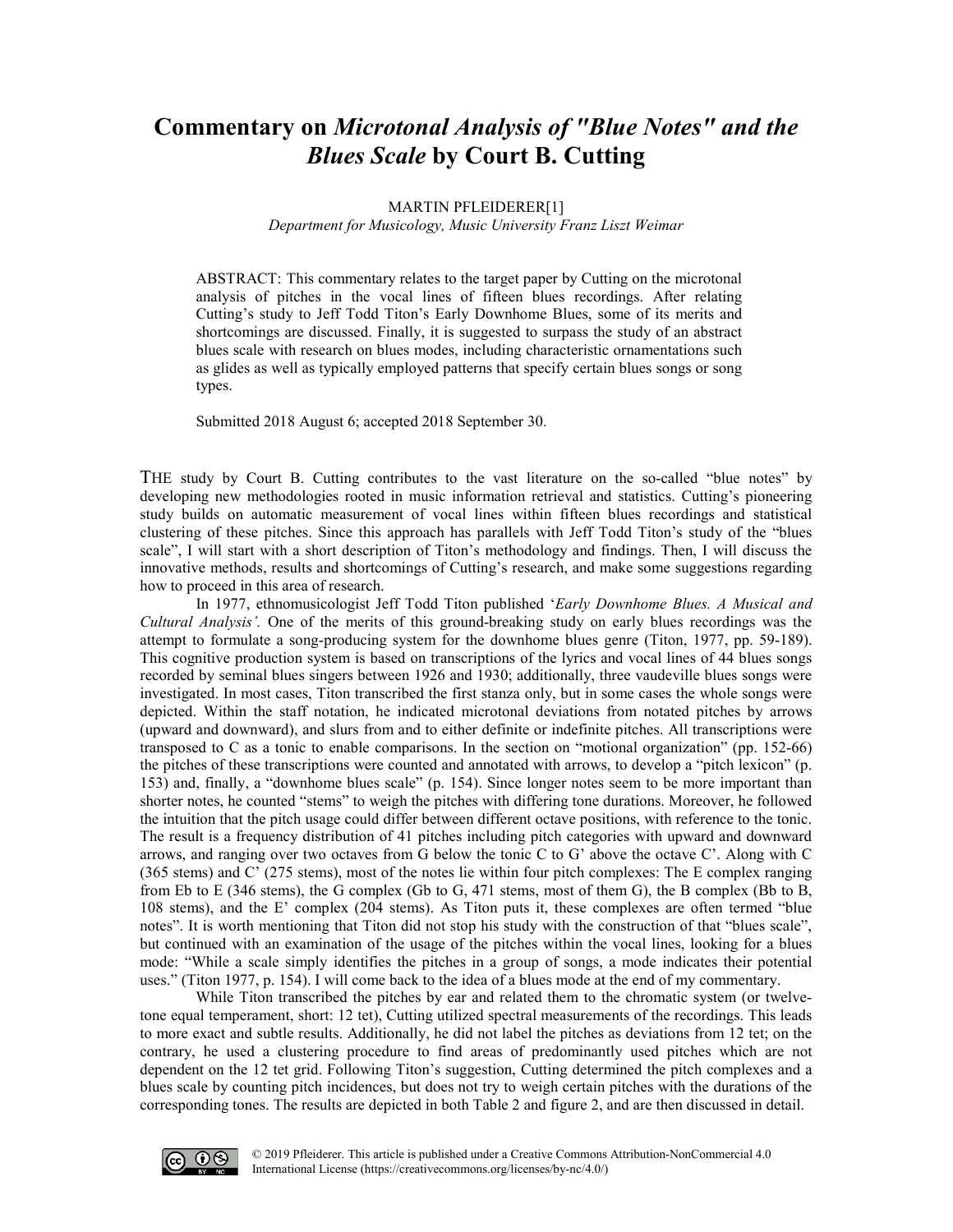Cutting's overall aims were, firstly, to contribute to the theory of the blue note (i.e., its empirical identification and theoretical foundation), and secondly, to distinguish personal blue note styles across individual singers. Although he selected two recordings of Vera Hall, Son House and Charley Patton each, the data sample of only fifteen songs was too small to pursue this second goal. In table 2, only 1,006 notes are listed which could be assigned to one of the eleven clusters. Compared to more than two thousand stems in Titons exploration, this is a relatively small dataset.

However, there are two very clear and rather astonishing findings: Firstly, the data clustering clearly indicated that there is a broad cluster of the third with almost a quarter of all tones (235), and a mean of almost exactly the neutral third (352.2 cent). Therefore, the claim of several blues scholars that this important blue note area is not built up by deviations from the major and/or minor third, but rather has a neutral third at its center and basis, appears to be true. Secondly, the second important blue note around the tritone is clustered together with the fourth scale degree (153 notes with a mean of 534.3 cent) – and not, as the widespread term "flatted fifth" may suggest, with the fifth degree. This may lead to a new understanding of this blue note area. The findings regarding the third blue note complex around the flat seventh with only 78 notes divided in three clusters are not so clear to me and, therefore, Cutting's corresponding conclusions seems to be rather speculative.

This brings me to the main shortcoming of this pioneering study: the quantity and representability of the data. Compared with Titon's corpus, the dataset of Cutting's study is small. He examined only fifteen songs that are less homogenous, since their recording dates range from the late 1920s to the 1960s. To make valid conclusions with regards to blue notes, blues scales and personal styles, the study should be extended by building up and exploring a larger corpus.

More crucial are two further limitations. Firstly, Cutting excluded all tones where the vocal line interferes with the instrumental accompaniment. Secondly, he excluded all tones with glides, i.e., with changing pitches. Of course, both restrictions are due to difficulties they cause for automated measurements. Unfortunately, there is no information about the percentage of these excluded tones in relation to all tones of the vocal lines in the recordings. Following the transcriptions of Titon, tones with glides are widespread in vocal blues performance, encompassing at least twenty percent of all tones sung (and often the longer and more important ones). Presumably, there are also many vocal tones masked by the accompaniment. Therefore, it could not be excluded that the data explored in the study is systematically distorted. For example, an examination of recordings by Charley Patton clearly indicates that he very often sings a long slur from the minor to the major third in his blues recordings, such as in his recordings of "*Down the Dirty Road Blues*" (1929) and "*34 Blues*" (1934) (cf. Hähnel 2015; Hähnel, Marx and Pfleiderer 2014). There are more examples of slurs within the crucial blue note areas in recordings of other blues singers. It could even be hypothesized that many blue notes are glides through certain pitch areas, rather than definite pitches.

It is not an easy task to avoid these data distortions. However, one may combine manual transcriptions of the vocal lines with procedures of score-informed isolation of the vocal lines, followed by a detailed automated measurement of the pitches and pitch modulations within these isolated lines. A promising methodology to do that has been proposed by Abeßer et al. (2017) using manual transcriptions of solo improvisations from jazz recordings (cf. also Abeßer and Frieler, 2017). In a first step, one can take the 47 transcriptions of downhome and vaudeville blues songs which Titon published in his book, and determine the exact pitches and pitch modulations of the vocal lines isolated by using algorithms proposed by Abeßer et al.; this would be a promising approach for improving both the quality of the corpus, and the representability and validity of the results.

Of course, to determine exactly how pitches glide does not solve the problem of determining the central pitch within the gliding movement. Often, as Titon suggests, the pitch of a tone can be assigned to the starting or final pitch that the movement is gliding from or to. However, one could go a step further, skip the task to determine a blues scale with definite pitches, and, instead, describe a *blues mode* for a certain song, a personal style or the whole genre of downhome blues. This mode may include typical melodic patterns and melodic contours such as those described by Titon, as well as characteristic ornamentations such as, in blues music, pitch glides and bents. This perspective allows for describing a certain repertoire of blues songs as a modal system – in accordance with the concept of modality prevalent in many music cultures of the world such as Indian and Arabic music. As an example, Indian raga is defined not only by its scale with a tonic and a certain hierarchy of the pitches, but by certain melodic cells and patterns as well as characteristic ornamentations, so-called gamaka (see Bor, 1999). It might be a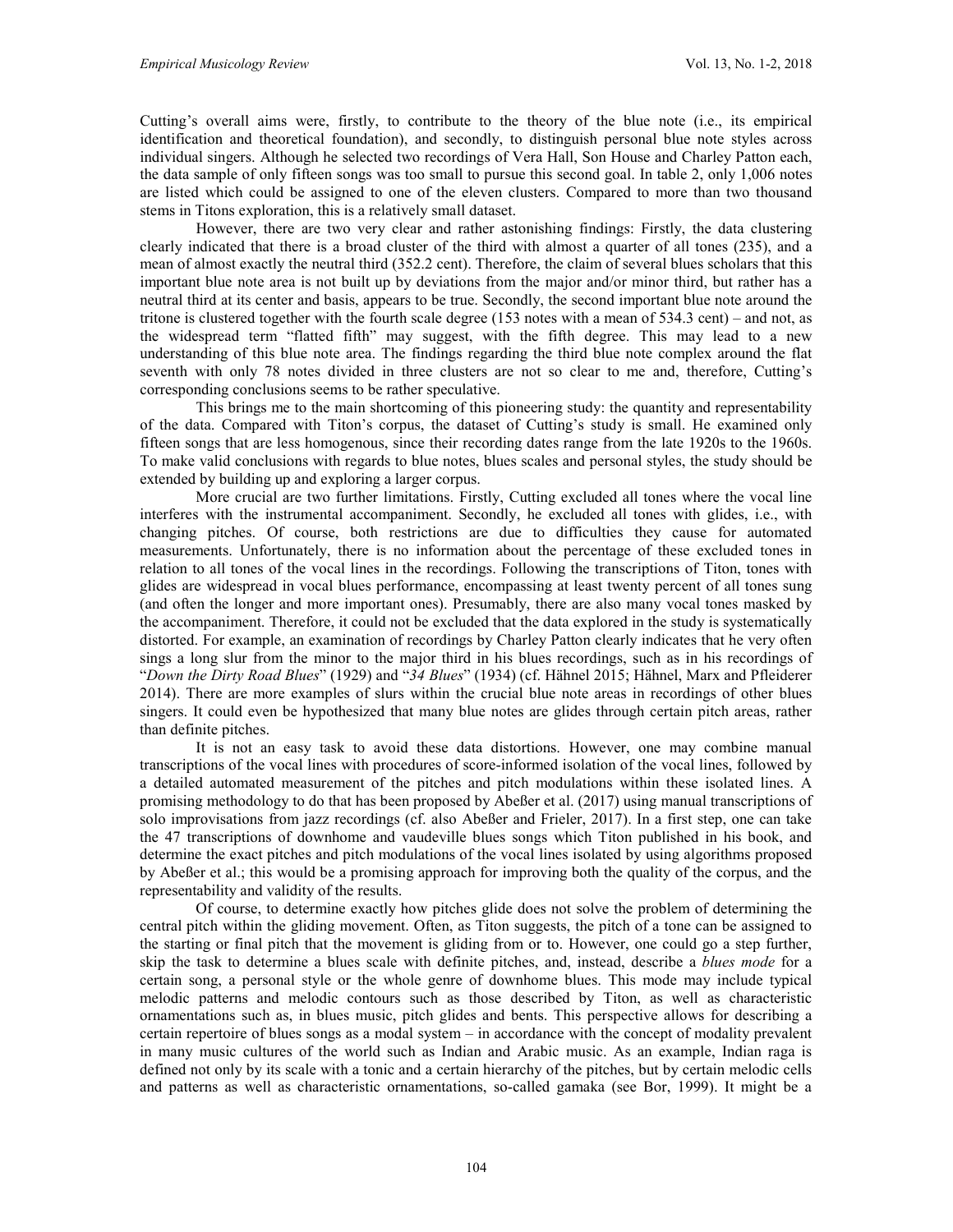promising approach to not only look for a blues scale but, at the same time, for melodic patterns and ornaments such as glides and bents which all together characterize a blues mode.

At this point, it seems to be valuable to recall how Harold Powers defines modality in his article on "mode" for the second edition of the New Grove Dictionary:

"Taking the term in the modern, twofold sense, mode can be defined as either a 'particularized scale' or a 'generalized tune', or both, depending on the particular musical and cultural context. If one thinks of scale and tune as representing the poles of a continuum of melodic predetermination, then most of the area between can be designated one way or another as being in the domain of mode. (...) When modes (or their equivalents) are constructed as primarily scalar, they tend to be used for classifying, for grouping musical entities into ideal categories. When the melodic aspects of modality are its predominant features, the modes are seen as guides and norms for composition and improvisation. (…) In this same vein, a modal system may be a rational construction, devised or revised by the learned; or it may be a traditional assemblage of musical entities used and retained by the working musician" (Powers 1980, pp. 377f).

Maybe it is time to leave theoretical speculations about the "rational constructions" of blues scales behind, and start to focus on the analysis of blues modes as played and sung by blues musicians (i.e. typical usages of pitches in tone patterns and ornamentations within a certain repertoire). Methodologies and algorithms from the fast-growing field of content-based music information retrieval may significantly contribute to this area of blues research.

### **ACKNOWLEDGMENTS**

This article was copyedited by Scott Bannister and layout edited by Kelly Jakubowski.

## **NOTES**

[1] Correspondence can be addressed to: Prof. Dr. Martin Pfleiderer, Institut für Musikwissenschaft Weimar-Jena, Hochschule für Musik Franz Liszt Weimar, Platz der Demokratie 2/3, 99423 Weimar, Germany, [martin.pfleiderer@hfm-weimar.de.](mailto:martin.pfleiderer@hfm-weimar.de)

#### **REFERENCES**

Abeßer, J., Frieler, K., Cano, E., Pfleiderer, M., and Zaddach, W.-G. (2017). Score-Informed Analysis of Tuning, Intonation, Pitch Modulation, and Dynamics in Jazz Solos. *IEEE/ACM Transactions on Audio, Speech and Language Processing*, *25*(1), 168-177.<https://doi.org/10.1109/TASLP.2016.2627186>

Abeßer, J., Frieler and Frieler, K. (2017). Score-informed audio analysis of jazz improvisation. In M. Pfleiderer, K. Frieler, and J. Abeßer (Eds.), *Inside the Jazzomat. New Perspectives for Jazz Research.*  Wolf-Georg Zaddach and Benjamin Burkhart, Mainz: Schott Campus, pp. 97-129. Available from <https://schott-campus.com/jazzomat/>

Bor, J. (1999). *The Raga Guide. A Survey of 74 Hindustani Ragas*. Nimbus Records.

Hähnel, T. (2015): Blues Falling Down Like Hail. Vokaler Ausdruck in drei Spielarten des Blues. In M. Pfleiderer, T. Hähnel, K. Horn, and C. Bielefeldt (Eds.), *Stimme, Kultur, Identität. Vokaler Ausdruck in der populären Musik der USA (1900-1960)* (= texte zur populären Musik, Vol. 8). Bielefeld: transcript, pp. 233-268.

Hähnel, T., Marx, T., and Pfleiderer, M. (2014). Methoden zur Analyse der vokalen Gestaltung populärer Musik, *Samples. Online-Publikationen der Gesellschaft für Popularmusikforschung / German Society for Popular Music Studies e.V.*, 12 (online). Retrieved from [http://www.gfpm-samples.de/Samples12/](http://www.gfpm-samples.de/Samples12/haehneletal.pdf) [haehneletal.pdf](http://www.gfpm-samples.de/Samples12/haehneletal.pdf)